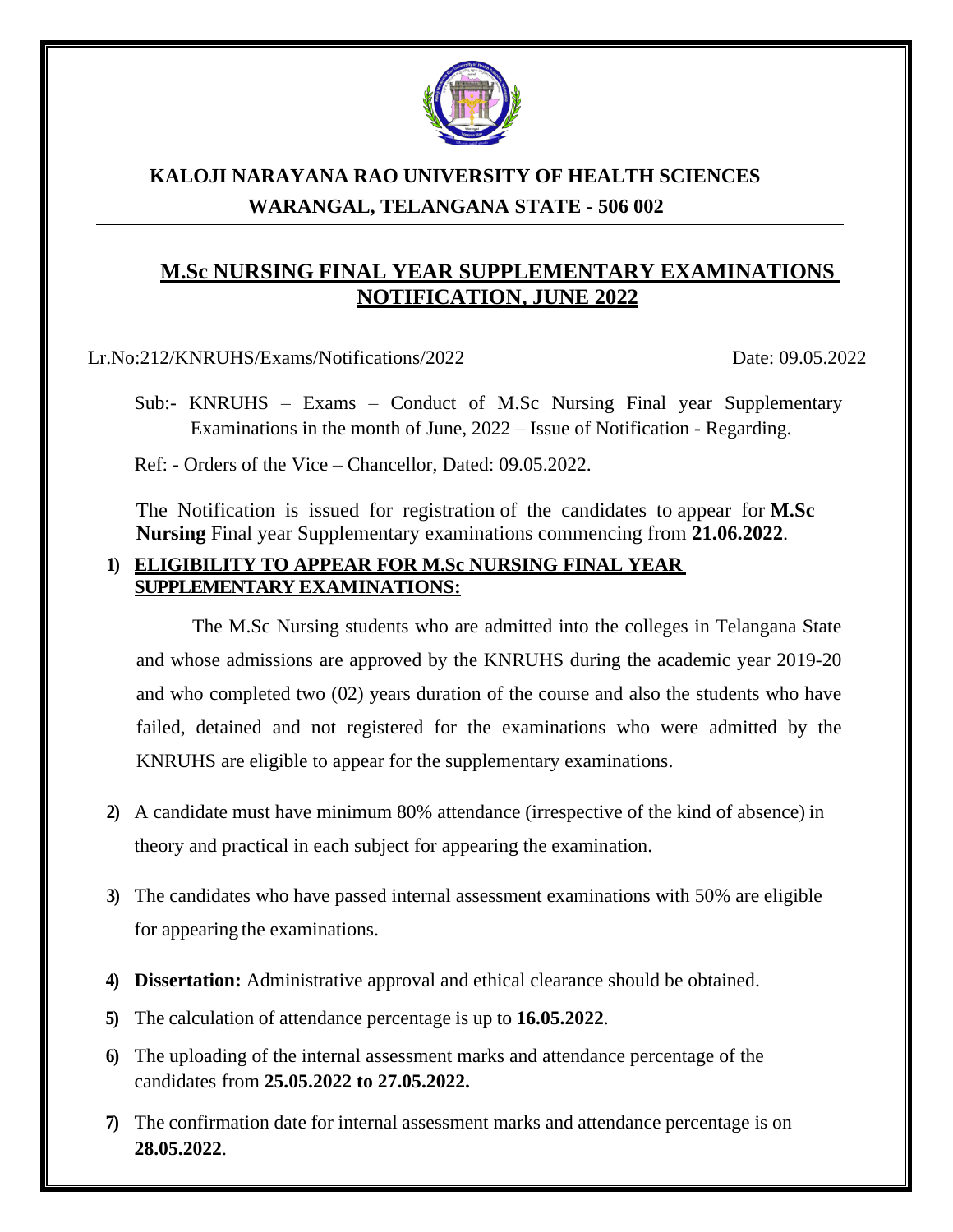### **8) DIGITAL VALUATION AND PROVIDING ONLY SINGLE ANSWER BOOKLET WITHOUT ADDITIONAL ANSWER BOOKLET:**

The University is a Digital campus and implementing digital valuation for all courses. For **M.Sc Nursing Course,** single answer booklet with 64 writable pages depending on the subject with candidate specific bar code on each page will be issued to the candidates appearing for examinations and no additional answer book will be issued to the candidates. The candidates should answer all the questions in the single answer booklet of 64 writable pages only.

 **The following amount should be paid by the candidates to appear for M.Sc Nursing Final year Supplementary examinations.**

#### **Payment of Examination fee:**

| Whole                                    | ₹5000 |
|------------------------------------------|-------|
| Per Subject (For supplementary students) | ₹1000 |
| Marks Memo                               | ₹300  |
| Processing fee                           | ₹350  |
| Provisional fee                          | ₹400  |

**Note: Processing fee & Provisional fee is for the students appearing for the first time only.**

| <b>EXAMINATION FEE DATES</b>                                                                                                                                                                                                                                                                |                                                                                                                                                                           |  |  |  |
|---------------------------------------------------------------------------------------------------------------------------------------------------------------------------------------------------------------------------------------------------------------------------------------------|---------------------------------------------------------------------------------------------------------------------------------------------------------------------------|--|--|--|
| 01.06.2022 to 05.06.2022 (Without Fine)                                                                                                                                                                                                                                                     | ₹5000 or (No. of Subjects * ₹1000) +<br>₹300(Marks memo) + ₹350(processing<br>fee) + $\bar{\tau}$ 400(provisional fee)                                                    |  |  |  |
| $06.06.2022 \& 07.06.2022$ (With a fine of ₹200/-)                                                                                                                                                                                                                                          | ₹5000 or (No. of Subjects * ₹1000) +<br>₹300(Marks memo) + ₹350(processing<br>fee) + ₹400(provisional fee) + ₹200                                                         |  |  |  |
| 08.06.2022 & 09.06.2022 (With a fine of ₹100/- per<br>day in addition to $\overline{\xi}200/-$ )                                                                                                                                                                                            | ₹5000 or (No. of Subjects * ₹1000) +<br>₹300(Marks memo) + ₹350(processing<br>fee) + ₹400(provisional fee) + ₹200 +<br>₹100(per day)                                      |  |  |  |
| 10.06.2022 to 12.06.2022 (Offline payment with a<br>fine of $\text{\textsterling}5000$ /- in addition to previous fine of<br>favor<br>₹400/-)<br>DD<br>drawn in<br>$\mathbf{``THE}$<br>of<br>REGISTRAR, KNRUHS" payable at Warangal<br>must reach the University by 12.06.2022 04:00<br>pm. | ₹5000 or (No. of Subjects * ₹1000) +<br>₹300(Marks memo) + ₹350(processing<br>fee) + $\overline{\xi}400$ (provisional fee) + $\overline{\xi}200$ +<br>₹100 + ₹100 + ₹5000 |  |  |  |

### **Payment Link**:

**<https://www.tcsion.com/EForms/html/form52954/login.html>**

❖ **Payment link will be active from 01.06.2022 to 09.06.2022.**